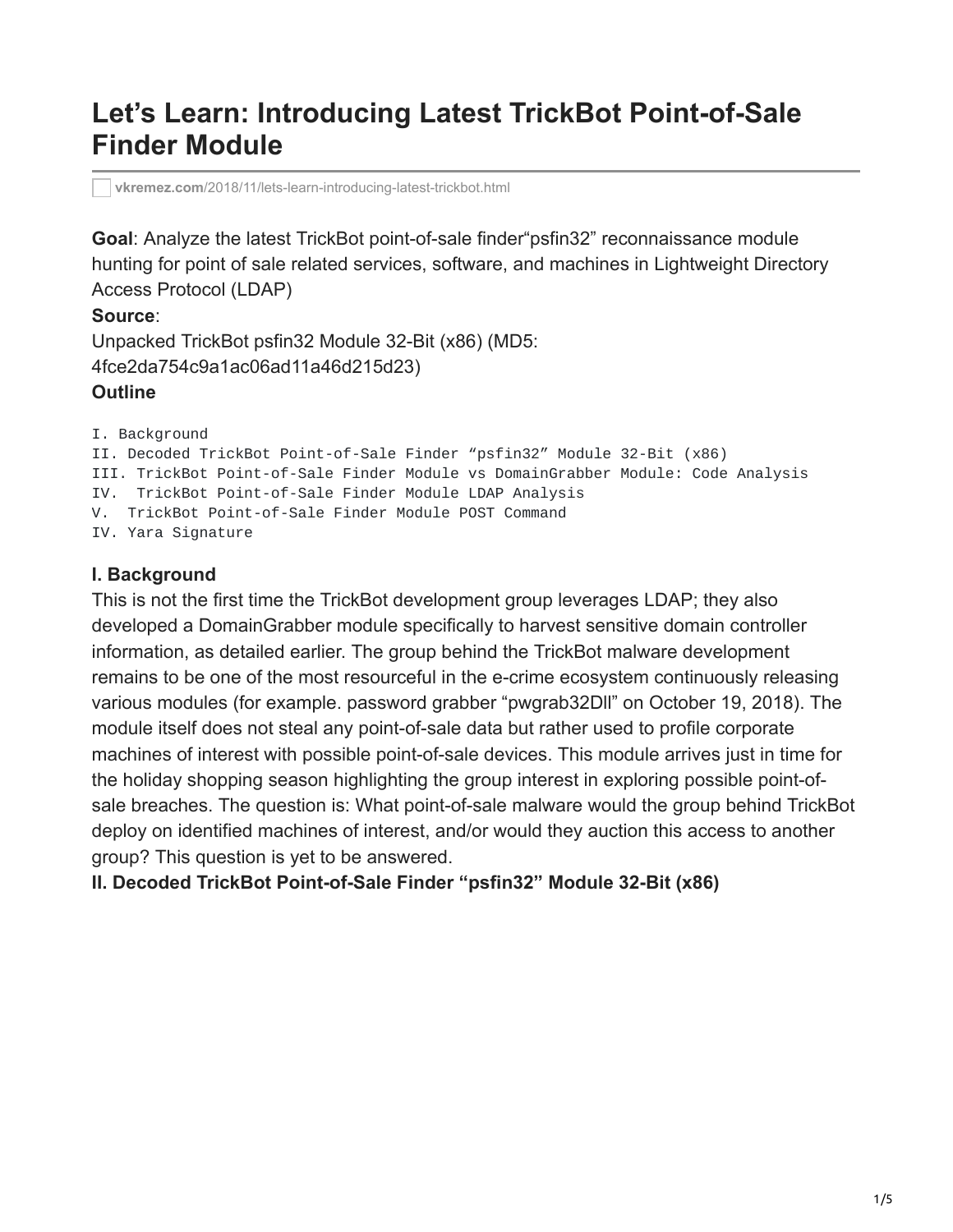

This tiny "psfin32" module DLL with the size of 18.13 KB (18568 bytes), compiled on Monday, November 5, 09:00:47 2018 UTC, is originally called "dll[.]dll." The module itself consists of only 24 functions.

The decoded Trickbot "pfin32Dll" module contains the usual Trickbot export functions:

Control FreeBuffer Release Start

#### **III. TrickBot Point-of-Sale Finder Module vs DomainGrabber Module: Code Analysis**

| Line  | <b>Address</b> | Name                     | Address 2 | Name 2       | <b>Ratio</b> | <b>BBlocks 1</b> | BBlocks 2 | <b>Description</b>                                 |
|-------|----------------|--------------------------|-----------|--------------|--------------|------------------|-----------|----------------------------------------------------|
| 00004 | 100010c0       | <b>Istrien</b>           | 6cd43e90  | sub 6CD43E90 | 0.400        | 13               |           | Strongly connected components                      |
| 00002 | 10001000       | Processor                | 6cd41420  | sub 6CD41420 | 0.380        | 6.               | 6.        | Strongly connected components                      |
| 00003 | 10001040       | msvcrimport              | 6cd43200  | sub 6CD43200 | 0.340        | 8.               | 10        | Strongly connected components                      |
| 00010 | 10003620       | Sleep 0                  | 6cd426d0  | sub_6CD426D0 | 0.340        |                  | з.        | Strongly connected components                      |
| 00013 | 10001ee0       | LDAPSearchEntry2         | 6cd43f60  | sub 6CD43F60 | 0.320        | 36               | 51        | Loop count                                         |
| 00008 | 10001580       | <b>ProcessorFunction</b> | 6cd44450  | sub 6CD44450 | 0.300        | 20               | 21        | Strongly connected components                      |
| 00009 | 10003370       | WideChartoMultiByte      | 6cd47470  | sub_6CD47470 | 0.300        | 10               | 8.        | Strongly connected components                      |
| 00007 | 10001360       | <b>LogFunc</b>           | 6cd45930  | sub_6CD45930 | 0.290        | 23               | 26        | Strongly connected components                      |
| 00014 | 10002180       | <b>EntryMain</b>         | 6cd45e0   | sub.6CD445E0 | 0.280        | 36               | 60        | Loop count                                         |
| 00005 | 10001160       | <b>HandlerSender</b>     | 6cd43a30  | sub.6CD43A30 | 0.260        | 25               | 14        | Strongly connected components                      |
| 00012 | 10001c00       | LDAPSearchEntry3         | 6cd43b20  | sub 6CD43B20 | 0.260        | 36               | 81        | Loop count                                         |
| 00016 | 10003430       | <b>PostFunction</b>      | 6cd42c00  | sub 6CD42C00 | 0.260        | 28               | 37        | Loop count                                         |
| 00006 | 10001370       | GetProcessHeap 0         | 6cd414d0  | sub 6CD414D0 | 0.240        | 8                | 5.        | Strongly connected components                      |
| 1000  | 100019a0       | LDAPSearchEntry5         | 6cd42ab0  | sub 6CD42AB0 | 0.200        | 36               | 16        | Strongly connected components small-primes-product |
| 00000 | 10001700       | LDAPSearchEntry6         | 6cd429f0  | sub 6CD429F0 | 0.150        | 36               | n         | Strongly connected components small-primes-product |
| 00011 | 10003970       | ThredProcessor           | 6cd41671  | sub 6CD41671 | 0.130        |                  | 26        | Strongly connected components                      |
| 0015  | 10002420       | <b>DAPSearchEntry1</b>   | 6cd41040  | sub 6CD41040 | 0.110        | o                | и         | Loop count                                         |

The latest module consists visually a lot of similarity to their previous DomainGrabber module. During pseudo source-code level analysis, it is revealed that the code contains 6 partial function matches (including perfect match and strongly connected components), 17 unreliable function matches (including same MD index and constants, strongly connected components, similar small pseudo-code, strongly connected components small-primesproduct, and loop count). By and large, the pseudo source-code analysis reveals the new module heavily borrows from the earlier DomainGrabber code and was likely coded by the same developer(s).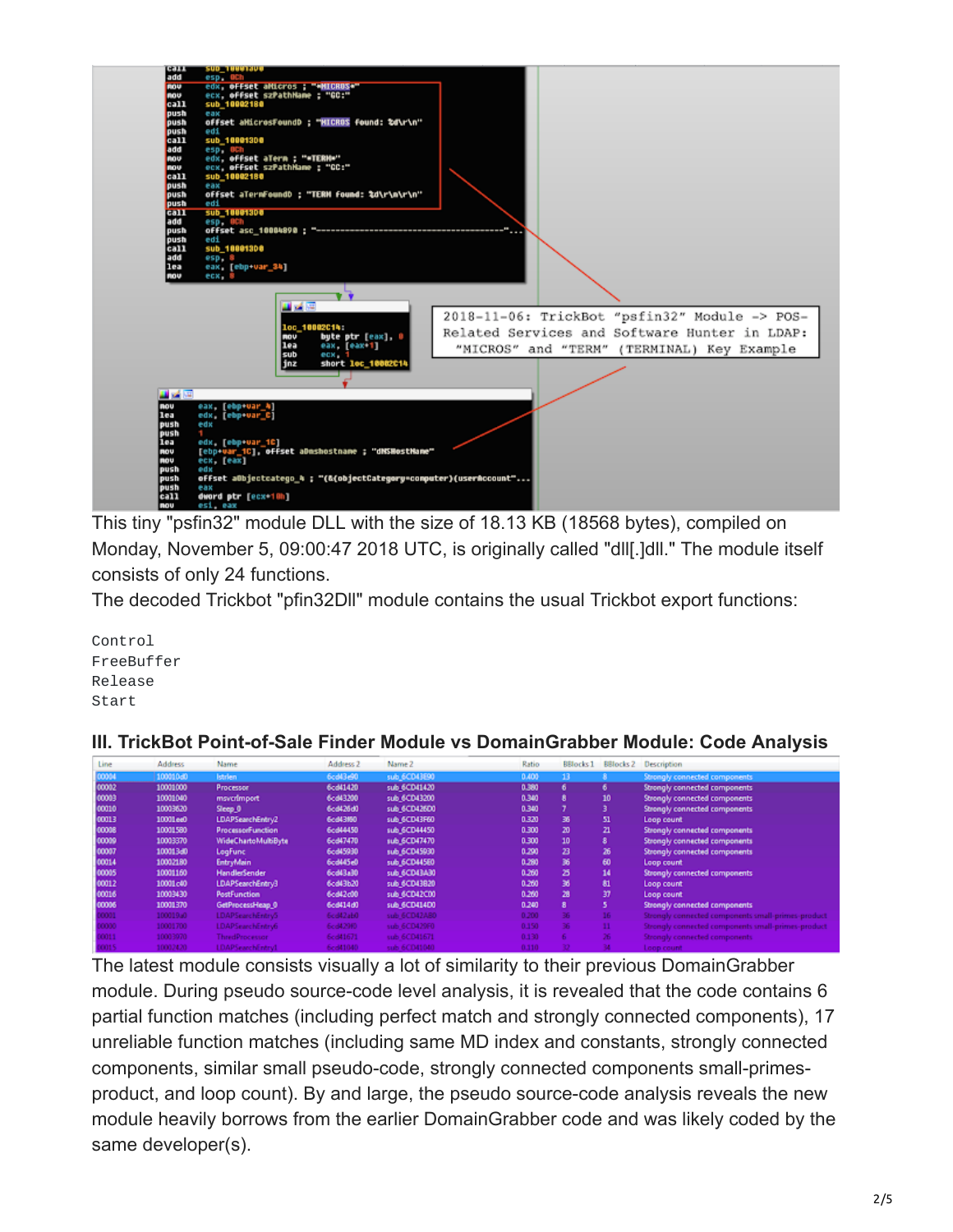# **IV. TrickBot Point-of-Sale Finder Module LDAP Analysis**

This Trickbot module was programmed leveraging Active Directory Service Interfaces (ADSI) APIs to search LDAP for objects possibly linked to point of sale related services, software, and machines. To learn more about specific access **ADsOpenObject and IADsContainer**  interface, please refer to the [DomainGrabber](https://www.vkremez.com/2017/12/lets-learn-introducing-new-trickbot.html) post.

LDAP provider is used to access Active Directory Domain Services. The LDAP binding string takes the following form of "GC://" binding to the root of the namespace. "GC:" uses the LDAP provider to bind to the Global Catalog service to execute queries.

The module queries for DOMAIN Global Catalog the following accesses:

COMPUTERS USERS **GROUPS SITES** OUs

The point-of-sale key terms of interest are as follows:

\*POS\* \*REG\* \*CASH\* \*LANE\* \*STORE\* \*RETAIL\* \*BOH\* \*ALOHA\* \*MICROS\* \*TERM\*

## **V. TrickBot Point-of-Sale Finder Module POST Command**

Once the information is harvested, the "Log" file with the information would be posted to the TrickBot to "Dpost" servers via "/%s/%s/90" command.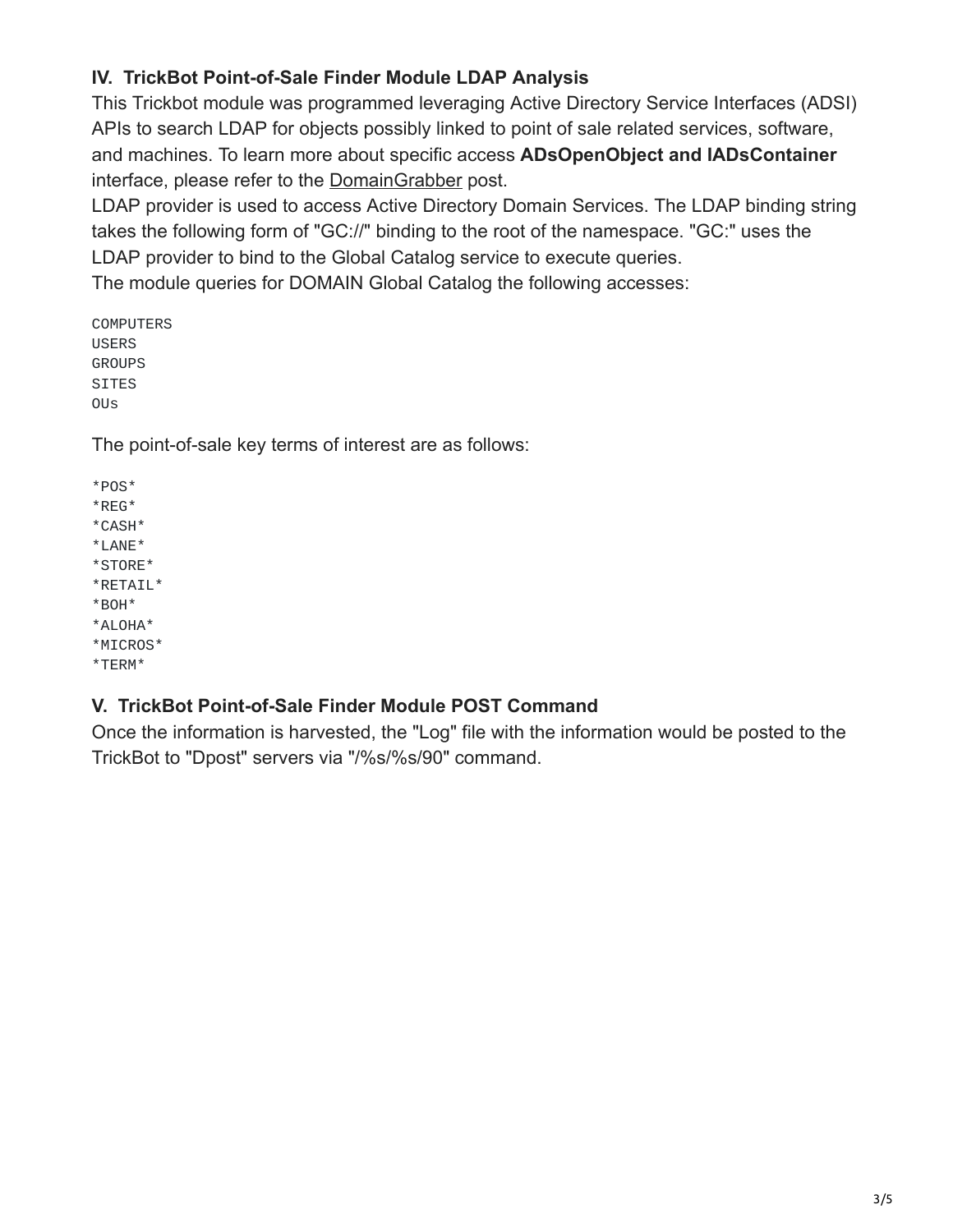

Part of the export "Control" function, the module forms and communicates to the next-layer network via the module network path ending in .../<GROUP ID>/<CLIENT ID>/90. The /90 ending is leveraged for POST requests with its content in the following three unique formats:

A. Content-Disposition: form-data; name="proclist"

B. Content-Disposition: form-data; name="sysinfo"

C. Content-Type: multipart/form-data; boundary=Arasfjasu7

The unique value "Arasfjasu7" appears to be a marker/separator for the LDAP query collection upload to split the harvested information.

## **IV. Yara Signature**